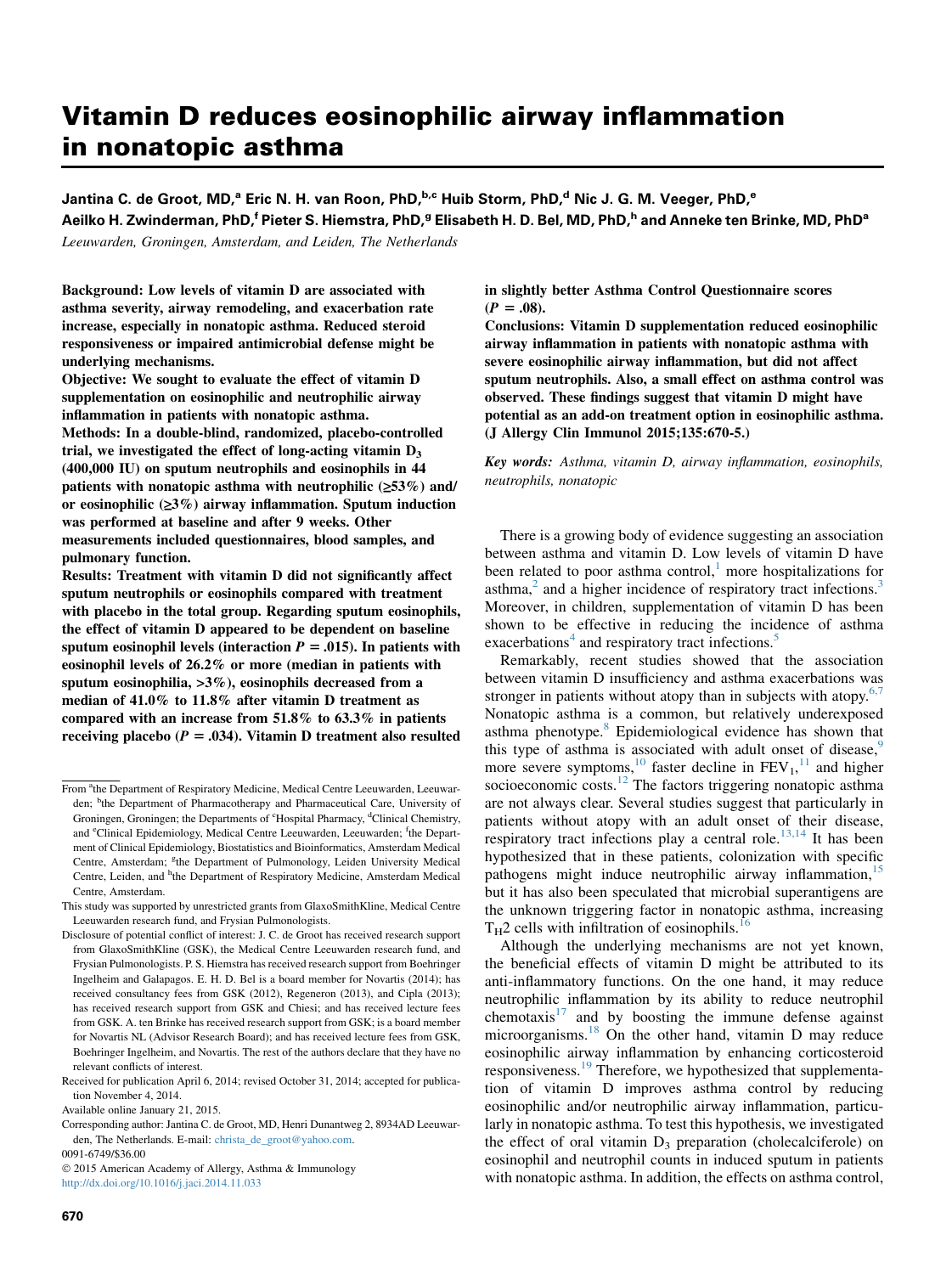Abbreviations used FENO: Fraction of nitric oxide in exhaled air FVC: Forced vital capacity

asthma-related quality of life, nasal symptoms, exhaled nitric oxide, pulmonary function, and eosinophil and neutrophil counts in peripheral blood were evaluated.

### METHODS Patients

Patients with asthma aged 18 years or older were included in this study. Asthma diagnosis was confirmed by a documented reversible airway obstruction (improvement in FEV<sub>1</sub>  $\geq$ 12% predicted and  $\geq$ 200 mL after the administration of 400  $\mu$ g of salbutamol) or by airway hyperresponsiveness to methacholine (reduction of  $20\%$  predicted in  $FEV_1$  after the inhalation of up to 8 mg/mL of methacholine). All patients were using standard asthma medication according to international guidelines.<sup>[20](#page-5-0)</sup> They were all nonatopic (no allergic symptoms at any time and absence of specific IgE to common inhalation allergens and fungi) and they had neutrophilic (induced sputum neutrophils  $\geq 53\%^{21}$ ) and/or eosinophilic (induced sputum eosinophils  $\geq 3\%^{22}$ ) airway inflammation. Patients had not experienced exacerbations or acute respiratory tract infections in the 4 weeks before enrolment. Smokers and ex-smokers were allowed to participate in the study provided they had at least 12% predicted reversibility in  $FEV<sub>1</sub>$  and a normal diffusion capacity of CO (transfer factor of the lung for CO,  $\geq 80\%$  of predicted) at the time of inclusion. Patients with vitamin D levels of more than 100 nmol/L at baseline were excluded to lower the risk of causing hypercalcemia. Further exclusion criteria were other pulmonary comorbidity (eg, sarcoidosis and bronchiectasis), contraindications for vitamin D use (eg, history of kidney stones), previous use of high-dose supplementary vitamin D, hypercalcemia, and pregnancy. The local medical ethical board approved the study. Written informed consent was obtained from every patient before participation in the study. This study was registered in the Dutch trial register (NTR2205).

#### Study design and treatment

This randomized, double-blind, placebo-controlled single-center study was conducted in the pulmonary outpatient clinic of a general hospital in Leeuwarden, The Netherlands. Patients were recruited from a large cohort study of patients with nonatopic asthma. The study consisted of 3 visits: 1 visit at baseline, 1 visit at 1 week after taking study medication to check vitamin  $D_3$  plasma levels, and 1 visit 9 weeks after taking study medication to evaluate the effect of vitamin  $D_3$  on primary and secondary outcome measures. At baseline (visit 1), patients completed questionnaires, underwent spirometry, and had blood samples taken, levels of exhaled nitric oxide (FENO) assessed, and sputum induced. Patients with confirmed sputum eosinophilia ( $\geq 3\%$ ) and/or neutrophilia ( $\geq 53\%$ ) were randomly assigned to receive either a single high dose of long-acting oral vitamin D3 preparation (400,000 IU cholecalciferole, De Collegiale bereiding, Oldenzaal, The Netherlands) or placebo. The study medication was packaged uniformly by a clinical pharmacist and later added to yogurt, which was finished by the patient under the supervision of a blinded, independent investigator.

Patients continued their normal asthma medication and were instructed not to use other vitamin supplements. If asthma medication (except short-acting beta-agonists) was changed, patients were excluded from the study. After 1 week (visit 2), blood samples were taken to measure vitamin  $D_3$  levels. Also, adverse events were assessed using a questionnaire asking for symptoms (headache, abdominal complaints, dysuria, etc) and blood calcium level was measured. At visit 3 (9 weeks after inclusion), all assessments of visits 1 and 2 were repeated.

# Outcome measures

**Primary outcomes.** The 2 primary outcomes were the changes from baseline in neutrophil and eosinophil counts in induced sputum at 9 weeks after vitamin D<sub>3</sub> administration. Sputum was induced using a standardized protocol, $^{23}$  and whole sputum samples were processed. Differential cell counts were calculated as a percentage of nonsquamous cells. Sputum samples were eligible for analysis if they contained less than 80% squamous epithelial cells.

Secondary outcomes. Secondary outcomes included changes in Asthma Quality of Life Questionnaire score (range,  $1-7<sup>24</sup>$ ), Asthma Control Questionnaire score (range,  $0.6^{25}$ ), Sino-Nasal Outcome Test score (range,  $0-110^{26}$ ), peripheral blood eosinophil and neutrophil counts, total IgE,  $FEV<sub>1</sub>$ , forced vital capacity (FVC),  $FEV<sub>1</sub>/FVC$  ratio, and Feno.

 $FEV<sub>1</sub>$  and FVC were measured according to standard procedures<sup>[27](#page-5-0)</sup> before and 30 minutes after the administration of 400  $\mu$ g of salbutamol, and FENO was measured by using a handheld NO analyzer (Niox Mino, Accuramed, Nossegem, The Netherlands).<sup>[28](#page-5-0)</sup>

**Measurement of vitamin**  $D_3$ **.** Plasma 25-hydroxyvitamin- $D_3$ was quantified using liquid chromatography and isotope dilution tandem mass spectrometry using a reagent kit from Chromsystems (Chromsystems Instruments & Chemicals GmbH, Gräfelfing, Germany).

#### Statistical analysis

Between-group differences at baseline were investigated by using 2-sample t tests or Mann-Whitney U tests for continuous data and the Fisher exact or the  $\chi^2$  test for categorical data, whenever appropriate. Changes in parameters were calculated as percentages of baseline values. Differences in changes in parameters between both groups were analyzed using Mann-Whitney U tests. Analysis of covariance was used to evaluate the effect of baseline levels of vitamin D, as well as baseline percentages of sputum eosinophils and neutrophils, on the effect of treatment. The relationship between changes in vitamin  $D_3$  levels and changes in sputum eosinophils and neutrophils was investigated using Spearman rank correlation coefficient.

For patients with neutrophilic airway inflammation, group sample sizes of 12 and 12 achieve 80% power to detect a difference of 30.0 units (%) between the mean change in percentage of neutrophils in induced sputum in the vitamin D group compared with the mean change in percentage of neutrophils in the placebo group, with SDs of 25.0 (%) and with a significance level ( $\alpha$ ) of .05 using a 2-sided 2-sample  $t$  test. For the effect of vitamin D treatment on the change in eosinophils in sputum, we expected a similar effect size as for the neutrophils.

A 2-tailed P value of less than .05 was considered to indicate statistical significance. All analyses were performed using SAS software, version 9.2 (SAS Institute, Inc, Cary, NC).

# RESULTS

Of the 196 patients who were screened for this study, 118 had a successful sputum induction. Of these subjects, 44 patients were eligible for participation in the study (15 patients with sputum eosinophilia and 20 with sputum neutrophilia and 9 with mixed eosinophilia and neutrophilia) and data from these patients were used in the analysis ([Fig 1](#page-2-0)). Baseline characteristics showed no statistically significant differences between patients treated with vitamin D and patients treated placebo [\(Table I](#page-3-0)). For the total group, baseline characteristics are presented in more detail in [Table E1](#page-6-0) in this article's Online Repository available at [www.](http://www.jacionline.org) [jacionline.org](http://www.jacionline.org).

# Vitamin  $D_3$  measurements

At baseline, plasma vitamin  $D_3$  levels were low (<50 nmol/L) in 15 patients (6 patients in the vitamin D group and 9 patients in the placebo group;  $P = .26$ ). One patient in each group was deficient (vitamin  $D_3$  < 30nmol/L). Vitamin  $D_3$  levels showed a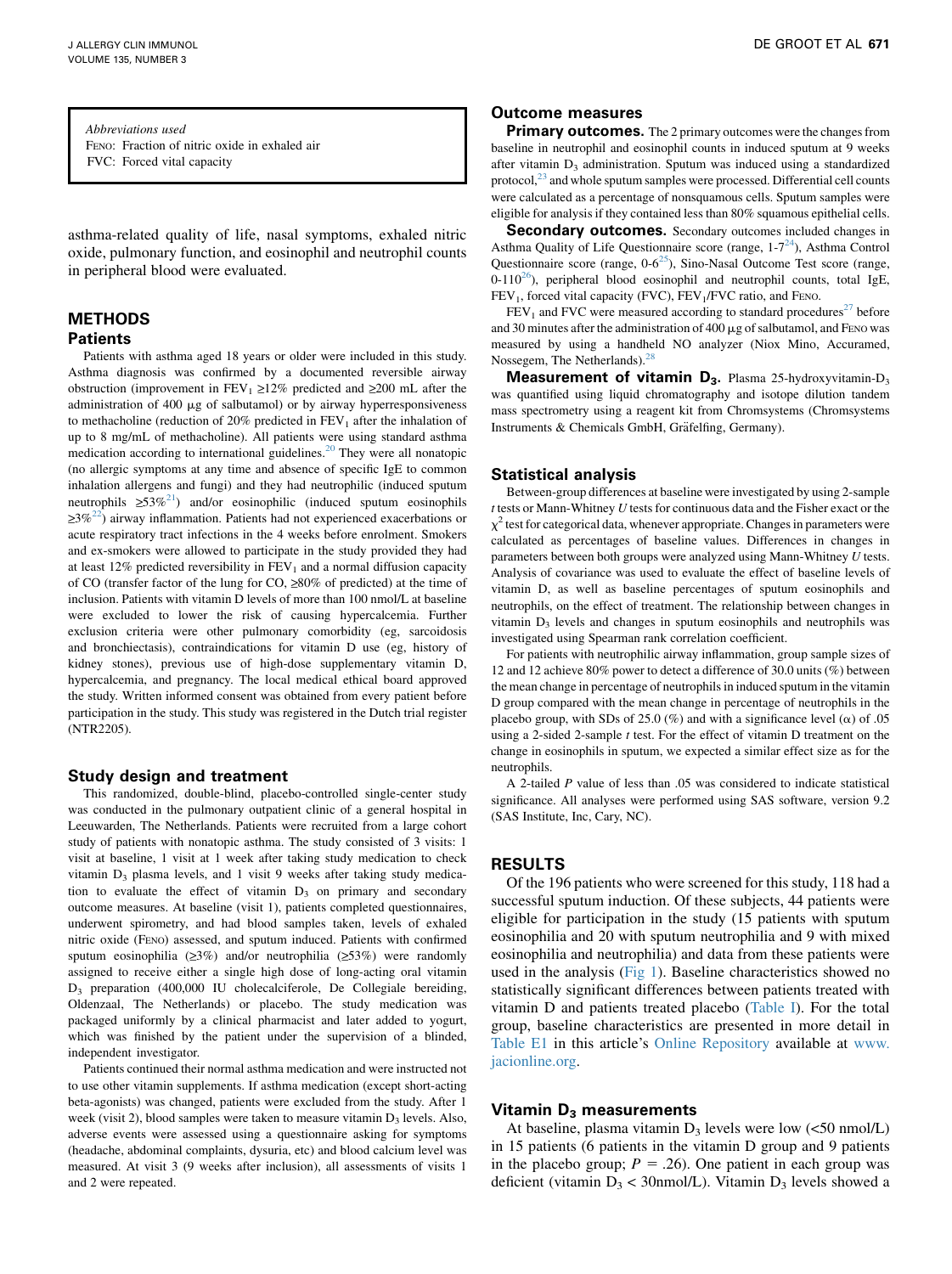<span id="page-2-0"></span>

FIG 1. Flowchart describing the inclusion and exclusion of patients.

significant rise from the median level of 60 nmol/L to 153 nmol/L  $(P < .01)$  after 1 week and 91 nmol/L after 9 weeks  $(P < .01)$  in the treated group.

#### Effect of vitamin  $D_3$  on sputum neutrophils

The percentage of sputum neutrophils showed a slight, nonsignificant reduction in the placebo group and no change in the vitamin D group [\(Table II\)](#page-4-0). This change in sputum neutrophil percentage was not significantly different between both groups. The change in plasma vitamin  $D_3$  levels was not related to the change in percentage sputum neutrophils. No interaction was observed between baseline vitamin D level or sputum neutrophil percentage and the treatment effect on sputum neutrophils.

#### Effect of vitamin D on sputum eosinophils

Sputum eosinophils showed no change in the vitamin D group as compared with the placebo group ( $P = .69$ ), with the median

percentage change from baseline of the sputum eosinophils being  $-0.12\%$  (95% CI,  $-17.7$  to 35.1) in the placebo group and  $-0.17\%$  (95% CI,  $-31.2$  to 49.6) in the vitamin D group. However, when evaluating the impact of baseline values on treatment effect, a significant interaction between the 2 parameters was observed (interaction  $P = .015$ ), indicating modification of the effect of vitamin  $D_3$  dependent on the baseline sputum eosinophil level.

Within the group of patients with sputum eosinophilia, those with the highest percentages of eosinophils  $(\geq 26.2\%$ , based on the median of the group, ''high eosinophil group'') showed a substantial decrease in sputum eosinophils from a median of 41.1% to 11.8% in the vitamin D group (median percentage change,  $-65.8\%$ ; 95% CI,  $-101.2$  to  $-12.9$ ;  $P = .034$ ), as compared with an increase from 51.8% to 63.3% in the placebo group (median percentage change,  $-3.5\%$ ; 95% CI,  $-38.5$ to 84.3;  $P = .65$ ) [\(Fig 2\)](#page-4-0). In these patients in the high eosinophil group, changes in plasma vitamin  $D_3$  levels were correlated with changes in the percentage of sputum eosinophils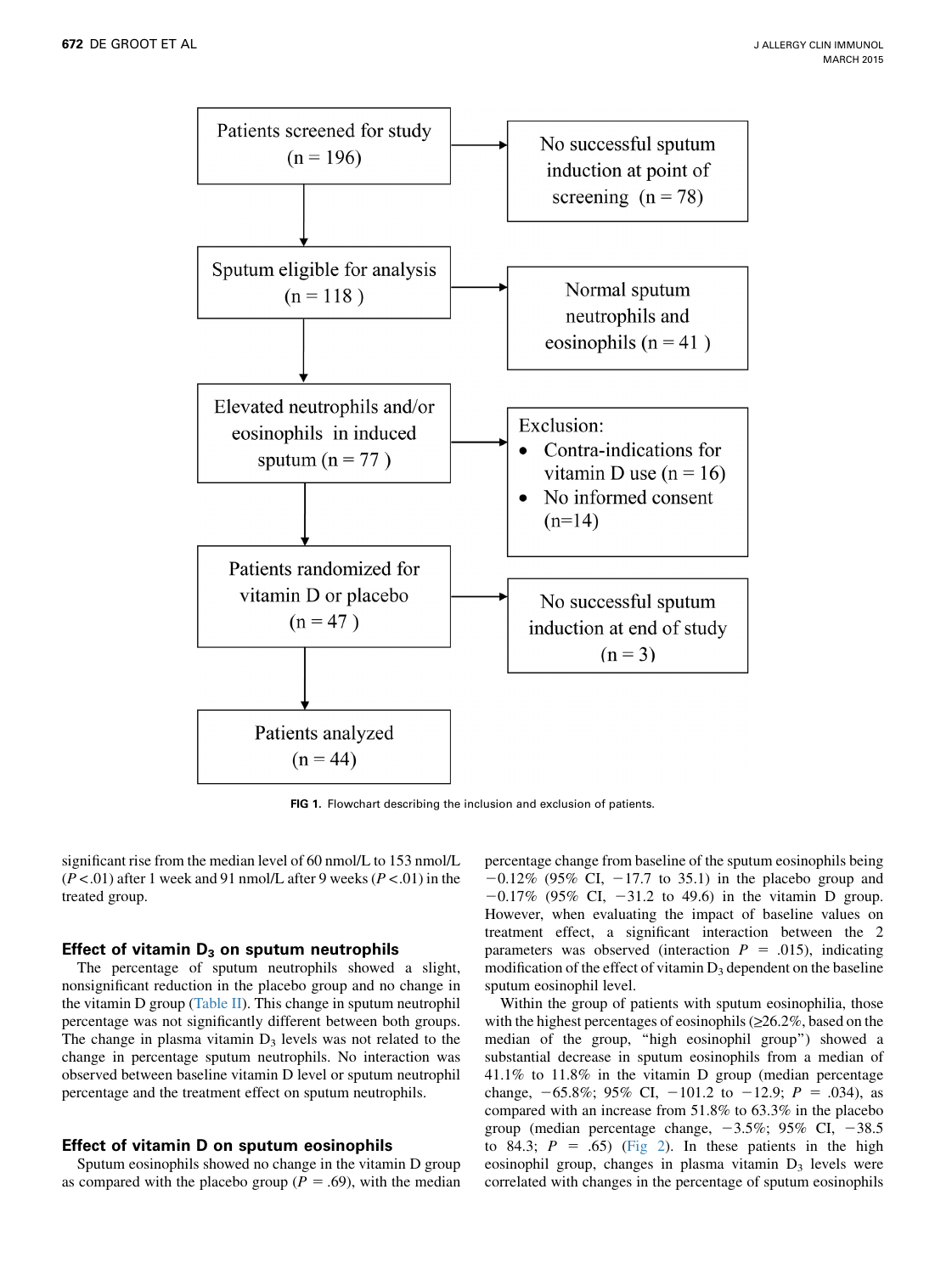#### <span id="page-3-0"></span>TABLE I. Baseline characteristics

| <b>Characteristic</b>                                   | Placebo<br>$(n = 22)$ | <b>Vitamin D</b><br>$(n = 22)$ | P<br>value |
|---------------------------------------------------------|-----------------------|--------------------------------|------------|
| Sex: male $(\%)$                                        | 68.2                  | 50                             | .22        |
| Age $(y)$ *                                             | $53.6 \pm 16.7$       | $59.0 \pm 9.7$                 | .20        |
| Adult onset (%)                                         | 86.4                  | 81.8                           | .68        |
| BMI $(kg/m^2)^*$                                        | $26.9 \pm 4.8$        | $26.6 \pm 4.2$                 | .86        |
| Asthma duration (y) <sup>†</sup>                        | $5(2-16)$             | $4(3-30)$                      | .79        |
| Pack-years <sup>+</sup>                                 | $6(0-21)$             | $2(0-11)$                      | .20        |
| ICS dose, budesonide<br>equivalent†                     | 400 (400-400)         | 400 (400-800)                  | .26        |
| AQLQ score <sup>+</sup>                                 | $5.7(5.2-6.3)$        | $6.0(5.1-6.4)$                 | .41        |
| $ACQ$ score <sup><math>\dagger</math></sup>             | $1.2(0.7-1.6)$        | $0.9(0.4-1.9)$                 | .70        |
| SNOT score†                                             | $22(18-43)$           | $23(14-30)$                    | .53        |
| Vitamin $D_3$ (nmol/L) <sup>†</sup>                     | 57 (40-70)            | $60(47-78)$                    | .43        |
| Blood eosinophils $(10^9/L)^+$                          | $0.2(0.1-0.4)$        | $0.2(0.1-0.3)$                 | .72        |
| Blood neutrophils $(10^9/L)$ <sup>†</sup>               | $3.8(2.9-4.5)$        | $3.4(2.7-4.5)$                 | .98        |
| IgE (kU/L) <sup>+</sup>                                 | 69 (1-2110)           | 29 (13-117)                    | .81        |
| $pbFEV_1$ (%pred)*                                      | $97.6 \pm 18.1$       | $99.1 \pm 15.7$                | .76        |
| pbFEV <sub>1</sub> /FVC (%pred)*                        | $89.4 \pm 12.8$       | $92.5 \pm 11.4$                | .41        |
| FENO $(ppb)$ <sup>†</sup>                               | 33 (15-67)            | 24 (19-36)                     | .35        |
| Sputum neutrophils $(\%)\dagger$                        | $67.8(33.8-75.6)$     | 64.8 (44.6-76.4)               | .15        |
| Sputum eosinophils $(\%)\dagger$                        | $6.7(0.2-39.7)$       | $3.2(0.3-13.3)$                | .50        |
| Sputum eosinophils $\geq 3\%$ ,<br>$n$ (%) of patients  | 12(54.5)              | 12(54.5)                       | 1          |
| Sputum neutrophils $\geq 53\%$ ,<br>$n$ (%) of patients | 13(59.1)              | 16(72.7)                       | .34        |

ACQ, Asthma Control Questionnaire; AQLQ, Asthma related Quality of Life Questionnaire; BMI, body mass index; ICS, inhaled corticosteroid; pb, postbronchodilator; ppb, parts per billion; %pred, percentage of predicted value; SNOT, Sino-Nasal Outcome Test.

\*Mean  $\pm$  SD.

Median (first and third interquartiles).

 $(r = -0.72; P = .01)$ . No correlations were observed between changes in vitamin  $D_3$  levels and changes in FEV<sub>1</sub> ( $r = 0.15$ ;  $P = .33$ ), FEV<sub>1</sub>/FVC ( $r = -0.22$ ;  $P = .16$ ), Asthma Control Questionnaire score ( $r = -0.11$ ;  $P = .49$ ), and Asthma related Quality of Life Questionnaire score ( $r = .08$ ;  $P = .60$ ). In the patients in the ''low to moderate eosinophil group'' (sputum eosinophils  $\langle 26.2\% \rangle$ , no effect of vitamin  $D_3$  was found.

#### The effect of vitamin  $D_3$  on secondary parameters

Secondary outcomes are listed in [Table II](#page-4-0). We observed a trend toward better asthma control as reflected in a slight reduction in Asthma Control Questionnaire score in the vitamin D group as compared with the placebo group ( $P = .08$ ). There were no significant changes in Asthma related Quality of Life Questionnaire and Sino-Nasal Outcome Test scores or peripheral blood eosinophils, neutrophils, and total IgE. There was a significant difference in the change in  $FEV<sub>1</sub>/FVC$  ratio between both groups, which was explained by a reduction in the patients receiving placebo.

#### Adverse events

Hypercalcemia was not observed in any of the patients and calcium levels did not change after supplementation with vitamin D3. The total number of adverse events was similar in both groups (7 vs 9 patients in the placebo group vs the vitamin D group;  $P = .80$ ). No differences were observed in adverse events derived from the questionnaire.

#### **DISCUSSION**

In this study, a single high dose of oral vitamin  $D_3$  reduced eosinophilic airway inflammation in patients with nonatopic asthma and prominent sputum eosinophilia. Vitamin  $D_3$  did not affect sputum neutrophils despite a significant rise in plasma vitamin  $D_3$  levels. These results suggest that the beneficial effect of vitamin  $D_3$  in asthma may be related to its effect on eosinophilic airway inflammation, thereby identifying an area of potential intervention in the subgroup of patients with most severe asthma.

To our knowledge, this is the first study evaluating the effect of vitamin  $D_3$  as an add-on treatment on airway inflammation in adult patients with asthma. So far, intervention studies with vitamin D in asthma have mainly been performed in children. Also, most studies have focused on clinical outcomes, without paying attention to the underlying mechanisms. In schoolchildren, vitamin D supplementation has been shown to reduce seasonal influenza  $\overline{A}$  episodes and asthma attacks<sup>[5](#page-5-0)</sup> and the addition of vitamin D to inhaled budesonide in steroid-naive asthmatic children has been shown to reduce the exacerbation rate.<sup>[4](#page-5-0)</sup> Our finding of vitamin  $D_3$  affecting eosinophilic airway inflammation might provide a possible mechanistic explanation for these latter results. In adults, there are not many studies regarding the effect of vitamin D on exacerbations. Although no effect on exacerbations was seen in a recent study, a small reduction in the maintenance dose of inhaled corticosteroids was observed.<sup>[29](#page-5-0)</sup> This could be in line with our finding of a reduction in sputum eosinophils after vitamin D supplementation. Regarding infections, vitamin D supplementation in adults has been shown to have little effect on the incidence of upper respiratory tract infections.<sup>30-32</sup> Data on vitamin D supplementation in asthma are limited, and our study adds to the field by showing that vitamin  $D_3$  reduces eosinophilic airway inflammation in adults with severe airway inflammation.

In the subgroup of patients with eosinophilic airway inflammation, we observed a significant lowering effect of vitamin D supplementation on sputum eosinophils, but not on FENO levels. These divergent effects on sputum eosinophils and FENO have been observed in earlier studies as well, suggesting that sputum eosinophils and FENO are biomarkers of different pathophysiological mechanisms. $33$ 

The strength of our study is the use of a single high dose of oral vitamin  $D_3$  that significantly increased plasma vitamin  $D_3$  levels, even after a 9-week interval, in contrast to other intervention studies in which no increase was found or measured. With this strategy, we were able to exclude possible nonadherence with vitamin  $D_3$  treatment. We chose a single high dose of oral vitamin  $D_3$  (400,000 IU) on the basis of experimental studies in which vitamin D doses of up to 400,000 IU had been proven to be safe.<sup>[34](#page-5-0)</sup> Also, in our study, no adverse events from treatment were reported. With this high dose of vitamin  $D_3$ , there was no effect on neutrophilic airway inflammation and it seems unlikely that higher doses or other dosing regimens would have led to different results. This lack of effect is also unlikely to be related to the small sample size because even a trend of an effect on sputum neutrophils was not observed. With respect to sputum eosinophils, we cannot exclude that similar reductions could have been obtained with lower doses of vitamin D.

The lowering effect of vitamin  $D_3$  on sputum eosinophils might be explained by its effect on steroid sensitivity. In vitro studies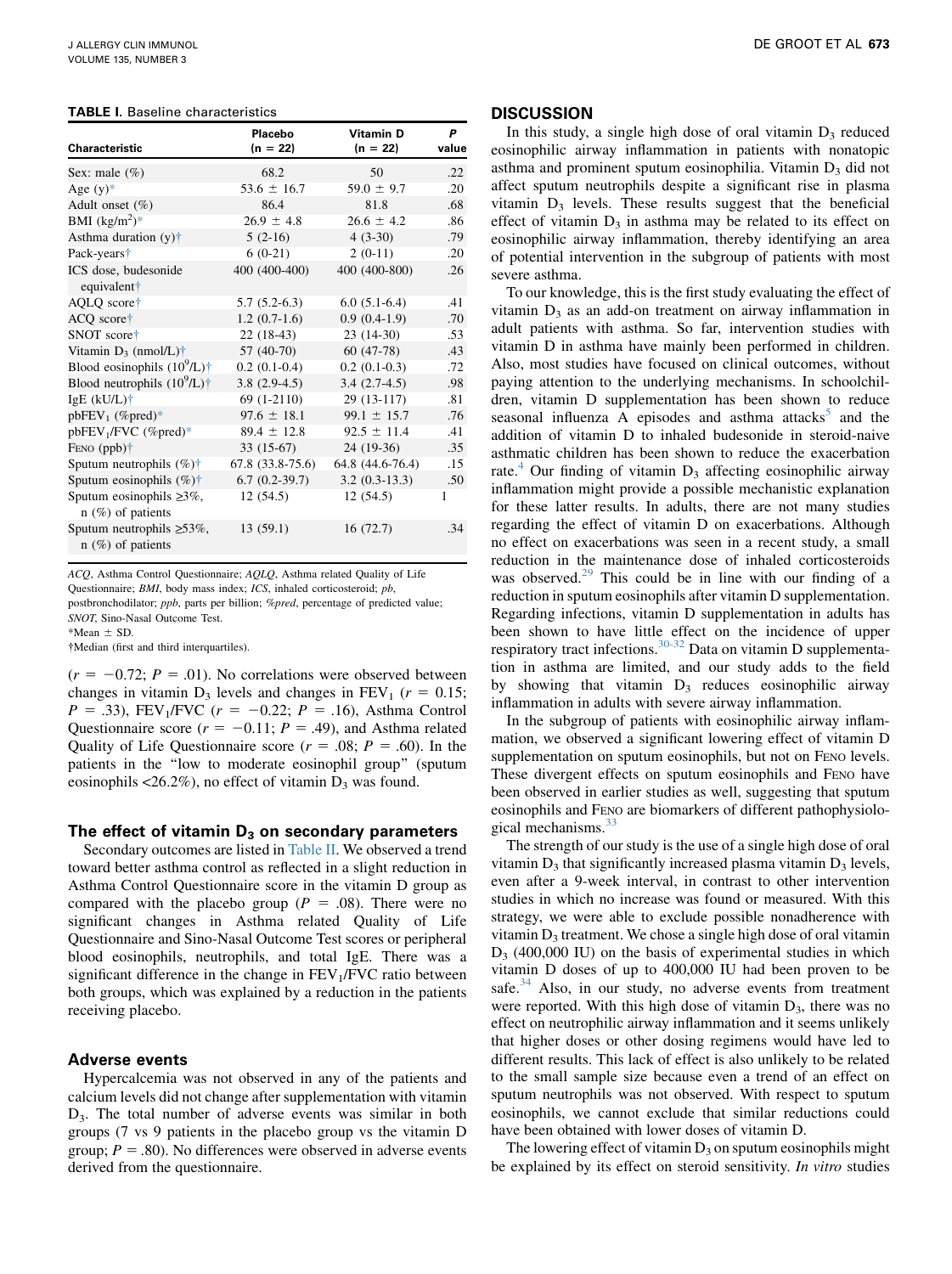|                              |                   | Placebo ( $n = 22$ ) |         | Vitamin D ( $n = 22$ ) |                   |         |                       |
|------------------------------|-------------------|----------------------|---------|------------------------|-------------------|---------|-----------------------|
| Outcome                      | <b>Baseline</b>   | 9 wk                 | P value | <b>Baseline</b>        | 9 wk              | P value | Between-group P value |
| Primary outcomes             |                   |                      |         |                        |                   |         |                       |
| Sputum eosinophils $(\%)$    | $6.7(0.2-39.7)$   | $3.9(0.2-50.9)$      | .86     | $3.1(0.3-13.3)$        | $0.7(0.2-11.4)$   | .21     | .69                   |
| Sputum neutrophils $(\%)$    | $67.8(33.8-75.6)$ | $50.5(22.5-72.1)$    | .36     | $64.8(44.6-76.4)$      | $65.5(45.1-86.2)$ | .58     | .30                   |
| Secondary outcomes           |                   |                      |         |                        |                   |         |                       |
| AQLQ score, total score      | $5.7(5.2-6.3)$    | $6.0(5.6-6.2)$       | .26     | $6.0(5.1-6.4)$         | $6.3(6.0-6.6)$    | .007    | .47                   |
| AQLQ score, symptoms         | $5.5(4.8-6.1)$    | $5.8(5.2-6.3)$       | .29     | $5.7(5.0-6.3)$         | $6.2(5.7-6.5)$    | .001    | $.10\,$               |
| AQLQ score, activities       | $5.9(4.9-6.4)$    | $5.9(5.3-6.3)$       | .97     | $6.0(5.3-6.7)$         | $6.3(6.0-6.7)$    | .033    | .21                   |
| AQLQ score, emotional        | $6.0(5.6-6.5)$    | $6.1(5.8-6.6)$       | .16     | $6.6(5.8-6.8)$         | $6.6(6.4-6.8)$    | .28     | .70                   |
| AQLQ score, environmental    | $5.4(4.9-6.5)$    | $5.8(4.7-6.3)$       | .65     | $5.9(4.7-6.3)$         | $6.1(5.5-6.6)$    | .077    | .10                   |
| ACQ score                    | $1.2(0.7-1.6)$    | $1.1(0.8-1.6)$       | .53     | $0.9(0.4-1.9)$         | $0.8(0.4-1.3)$    | .064    | .08                   |
| SNOT score                   | $22(18-43)$       | $17(12-32)$          | .076    | $23(14-30)$            | $14(10-31)$       | .043    | .82                   |
| Calcium (mmol/L)             | $2.36(2.31-2.41)$ | $2.34(2.28-2.37)$    | .018    | $2.39(2.33-2.45)$      | $2.38(2.30-2.44)$ | .10     | .47                   |
| Vitamin D (nmol/L)           | $57(40-70)$       | $48(39-65)$          | .28     | $60(47-78)$            | $91(82-106)$      | < .001  | < .001                |
| Blood eosinophils $(10^9/L)$ | $0.2(0.1-0.4)$    | $0.2(0.1-0.4)$       | .49     | $0.2(0.1-0.3)$         | $0.2(0.1-0.3)$    | .50     | .71                   |
| Blood neutrophils $(10^9/L)$ | $3.8(2.9-4.5)$    | $3.6(3.0-4.9)$       | .71     | $3.4(2.7-4.5)$         | $3.5(2.4-4.6)$    | .18     | .19                   |
| $IgE$ ( $kU/L$ )             | $69(5-265)$       | $47(4-264)$          | .50     | $29(13-117)$           | $29(13-88)$       | .30     | .49                   |
| $pbFEV_1$ (%pred)*           | $97.6 \pm 18.1$   | $94.0 \pm 17.1$      | .039    | $99.1 \pm 15.7$        | $97.4 \pm 15.7$   | .27     | .44                   |
| $pbFEV1/FVC$ (%pred)*        | $89.4 \pm 12.8$   | $86.0 \pm 11.3$      | .005    | $92.5 \pm 11.4$        | $92.5 \pm 11.5$   | .92     | .03                   |
| FENO (ppb)                   | $33(15-67)$       | $26(11-60)$          | .30     | $24(19-36)$            | $22(17-29)$       | .23     | .52                   |

<span id="page-4-0"></span>TABLE II. Effect of vitamin D on airway inflammation and secondary outcomes

ACQ, Asthma Control Questionnaire; AQLQ, Asthma related Quality of Life Questionnaire; pb, postbronchodilator; ppb, parts per billion; %pred, percentage of predicted value; SNOT, Sino-Nasal Outcome Test.

\*Mean  $\pm$  SD; all other values are presented as median (first and third interquartiles).



FIG 2. Effect of vitamin  $D_3$  on eosinophilic airway inflammation. Box plots of the change from baseline in percentage sputum eosinophils after placebo or vitamin  $D_3$  treatment in the "low to moderate eosinophil group" (sputum eosinophils <26.2%; left panel) and the ''high eosinophil group'' (sputum eosinophils  $\geq 26.2\%$ ; right panel). For placebo and vitamin D<sub>3</sub>, the number of patients was 14 and 18, respectively, in the low to moderate eosinophil group and 8 and 4, respectively, in the high eosinophil group. Medians, 25th and 75th percentiles, and 95% CIs are presented. The thick black lines in the boxes represent the medians of the change in percentage sputum eosinophils, the bottoms and tops of the boxes represent the first and third quartiles of the distributions of the change in percentage sputum eosinophils, and the stacks represent the 2.5th and 97.5th percentiles of the distributions. The P values are comparing the distributions of the change in percentage sputum eosinophils of placebo or vitamin D group patients, separately in the subgroups of patients with low/moderate or high baseline sputum eosinophils.

showed that vitamin  $D_3$  restores the IL-10 response,  $35$  supporting the idea that vitamin D improves steroid responsiveness $19$  and reduces eosinophilic airway inflammation. This is supported by several clinical studies. An analysis of the Childhood Asthma

Management Program data set showed that higher serum vitamin D levels were associated with better response to inhaled corticosteroid therapy.<sup>[36](#page-5-0)</sup> Other studies showed a relationship between lower levels of vitamin D and the requirement for higher doses of inhaled corticosteroid in children $37-39$  and a decreased response to glucocorticoids in adults.<sup>[40](#page-5-0)</sup> Our results confirm and extend these findings and suggest that vitamin D treatment might be particularly beneficial in the subgroup of patients with asthma with eosinophilic airway inflammation.

The lack of effect of vitamin  $D_3$  on neutrophilic airway inflammation was surprising because previous findings suggested that low levels of vitamin  $D_3$  might induce neutrophilic airway inflammation. In addition to a direct immune modulatory effect, as illustrated by its ability to reduce the production of the neutrophil chemoattractant IL-8 by lung epithelial cells, $17$ vitamin D is also thought to enhance innate immunity against microorganisms by inducing the production of antimicrobial peptides.<sup>[18](#page-5-0)</sup> This suggests that low levels of vitamin D could lead to ongoing neutrophilic inflammation by reduced clearance of infectious agents and lower suppression of inflammatory responses. In contrast to these previous findings, we did not observe any effect of vitamin  $D_3$  on sputum neutrophils.

The lack of efficacy of vitamin  $D_3$  on neutrophilic airway inflammation might be due to the inclusion of patients without vitamin D deficiency. We purposely included patients regardless of their vitamin  $D_3$  level because the current normal values of plasma vitamin  $D_3$  apply to patients with diseases other than asthma, such as osteoporosis. Nevertheless, when comparing the effects of vitamin  $D_3$  versus placebo on inflammatory cells between the groups with and without vitamin D insufficiency (vitamin D <50 nmol/L), we observed no differences. Another reason for a lack of effect of vitamin  $D_3$  on neutrophilic inflammation could have been the selection of patients with relatively mild asthma. It is conceivable that this selection affected the results of this study. Therefore, it cannot be excluded that vitamin  $D_3$  would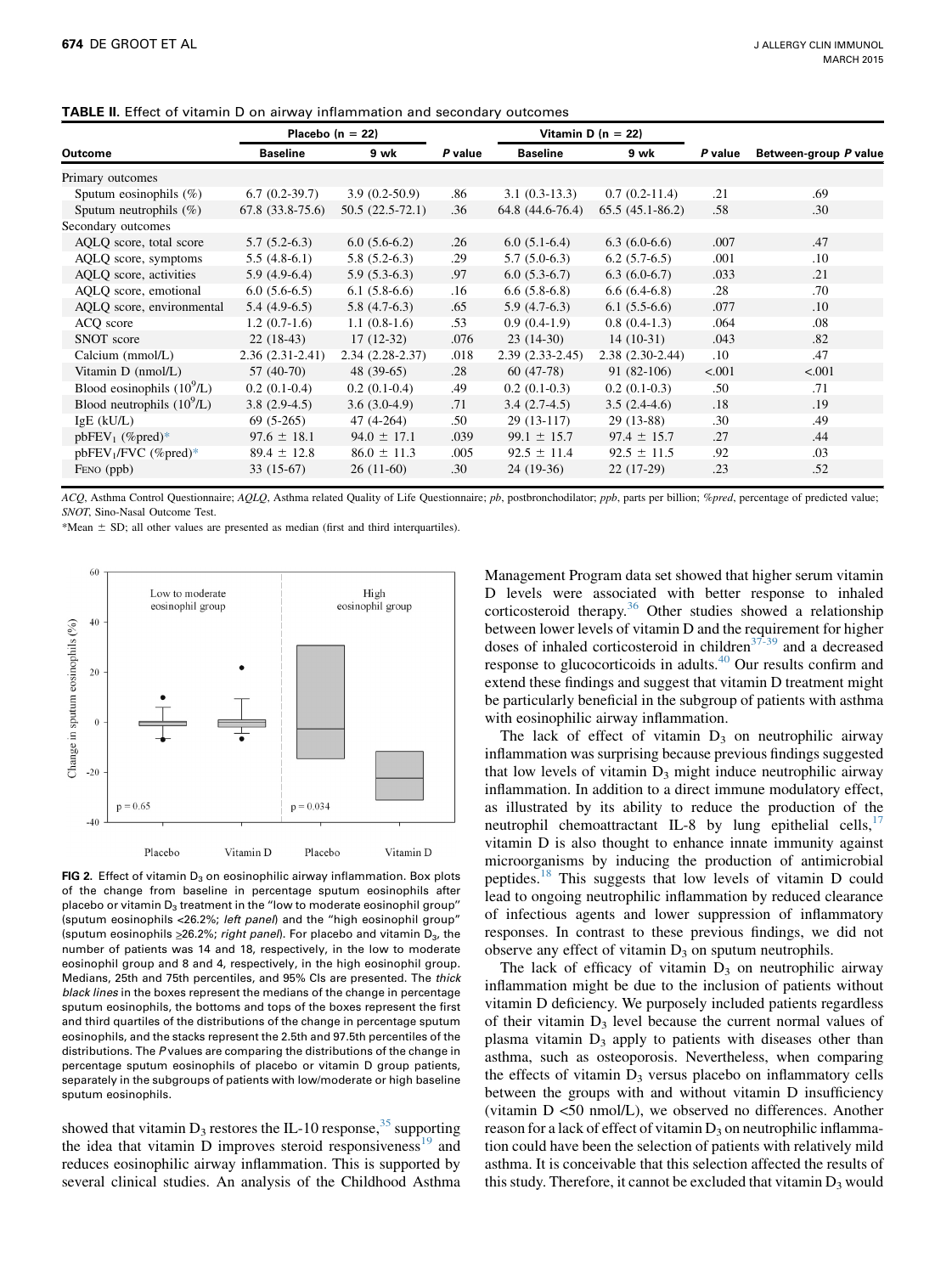<span id="page-5-0"></span>have reduced neutrophilic airway inflammation in patients with more severe asthma.

In conclusion, our results suggest that vitamin  $D_3$  as an add-on treatment might be able to reduce eosinophilic airway inflammation in patients with nonatopic asthma with high levels of sputum eosinophils, possibly by enhancing steroid responsiveness. Vitamin  $D_3$ , with its favorable safety profile and low costs, might be a promising steroid-sparing agent in subgroups of patients with asthma with persistent airway eosinophilia.

We thank J. Koopmans, F. Kamphuis, and Renate Verhoosel for their assistance with sputum analysis and lung function staff for their support regarding lung function testing.

#### Key messages

- Vitamin D might reduce sputum eosinophils in patients with nonatopic asthma and prominent sputum eosinophilia.
- Vitamin D has no affect on sputum neutrophilia in these patients.

#### REFERENCES

- 1. [Korn S, Hubner M, Jung M, Blettner M, Buhl R. Severe and uncontrolled adult](http://refhub.elsevier.com/S0091-6749(14)01736-9/sref1) [asthma is associated with vitamin D insufficiency and deficiency. Respir Res](http://refhub.elsevier.com/S0091-6749(14)01736-9/sref1) [2013;14:25](http://refhub.elsevier.com/S0091-6749(14)01736-9/sref1).
- 2. [Brehm JM, Celedon JC, Soto-Quiros ME, Avila L, Hunninghake GM, Forno E,](http://refhub.elsevier.com/S0091-6749(14)01736-9/sref2) [et al. Serum vitamin D levels and markers of severity of childhood asthma in Costa](http://refhub.elsevier.com/S0091-6749(14)01736-9/sref2) [Rica. Am J Respir Crit Care Med 2009;179:765-71.](http://refhub.elsevier.com/S0091-6749(14)01736-9/sref2)
- 3. [Ginde AA, Mansbach JM, Camargo CA Jr. Association between serum 25](http://refhub.elsevier.com/S0091-6749(14)01736-9/sref3) [hydroxyvitamin D level and upper respiratory tract infection in the Third National](http://refhub.elsevier.com/S0091-6749(14)01736-9/sref3) [Health and Nutrition Examination Survey. Arch Intern Med 2009;169:384-90.](http://refhub.elsevier.com/S0091-6749(14)01736-9/sref3)
- 4. [Majak P, Olszowiec-Chlebna M, Smejda K, Stelmach I. Vitamin D supplementa](http://refhub.elsevier.com/S0091-6749(14)01736-9/sref4)[tion in children may prevent asthma exacerbation triggered by acute respiratory](http://refhub.elsevier.com/S0091-6749(14)01736-9/sref4) [infection. J Allergy Clin Immunol 2011;127:1294-6](http://refhub.elsevier.com/S0091-6749(14)01736-9/sref4).
- 5. [Urashima M, Segawa T, Okazaki M, Kurihara M, Wada Y, Ida H. Randomized trial](http://refhub.elsevier.com/S0091-6749(14)01736-9/sref5) [of vitamin D supplementation to prevent seasonal influenza A in schoolchildren.](http://refhub.elsevier.com/S0091-6749(14)01736-9/sref5) [Am J Clin Nutr 2010;91:1255-60.](http://refhub.elsevier.com/S0091-6749(14)01736-9/sref5)
- 6. [Brehm JM, Acosta-Perez E, Klei L, Roeder K, Barmada M, Boutaoui N, et al.](http://refhub.elsevier.com/S0091-6749(14)01736-9/sref6) [Vitamin D insufficiency and severe asthma exacerbations in Puerto Rican children.](http://refhub.elsevier.com/S0091-6749(14)01736-9/sref6) [Am J Respir Crit Care Med 2012;186:140-6](http://refhub.elsevier.com/S0091-6749(14)01736-9/sref6).
- 7. [Mai XM, Langhammer A, Camargo CA Jr, Chen Y. Serum 25-hydroxyvitamin D](http://refhub.elsevier.com/S0091-6749(14)01736-9/sref7) [levels and incident asthma in adults: the HUNT study. Am J Epidemiol 2012;176:](http://refhub.elsevier.com/S0091-6749(14)01736-9/sref7) [1169-76.](http://refhub.elsevier.com/S0091-6749(14)01736-9/sref7)
- 8. [Leynaert B, Sunyer J, Garcia-Esteban R, Svanes C, Jarvis D, Cerveri I, et al.](http://refhub.elsevier.com/S0091-6749(14)01736-9/sref8) [Gender differences in prevalence, diagnosis and incidence of allergic and non](http://refhub.elsevier.com/S0091-6749(14)01736-9/sref8)[allergic asthma: a population-based cohort. Thorax 2012;67:625-31](http://refhub.elsevier.com/S0091-6749(14)01736-9/sref8).
- 9. [Anto JM, Sunyer J, Basagana X, Garcia-Esteban R, Cerveri I, de Marco R, et al.](http://refhub.elsevier.com/S0091-6749(14)01736-9/sref9) [Risk factors of new-onset asthma in adults: a population-based international cohort](http://refhub.elsevier.com/S0091-6749(14)01736-9/sref9) [study. Allergy 2010;65:1021-30](http://refhub.elsevier.com/S0091-6749(14)01736-9/sref9).
- 10. [Knudsen TB, Thomsen SF, Nolte H, Backer V. A population-based clinical study of](http://refhub.elsevier.com/S0091-6749(14)01736-9/sref10) [allergic and non-allergic asthma. J Asthma 2009;46:91-4](http://refhub.elsevier.com/S0091-6749(14)01736-9/sref10).
- 11. [Ulrik CS, Backer V, Dirksen A. A 10 year follow up of 180 adults with bronchial](http://refhub.elsevier.com/S0091-6749(14)01736-9/sref11) [asthma: factors important for the decline in lung function. Thorax 1992;47:14-8](http://refhub.elsevier.com/S0091-6749(14)01736-9/sref11).
- 12. [Accordini S, Corsico A, Cerveri I, Gislason D, Gulsvik A, Janson C, et al. The](http://refhub.elsevier.com/S0091-6749(14)01736-9/sref12) [socio-economic burden of asthma is substantial in Europe. Allergy 2008;63:](http://refhub.elsevier.com/S0091-6749(14)01736-9/sref12) [116-24.](http://refhub.elsevier.com/S0091-6749(14)01736-9/sref12)
- 13. [Sutherland ER, Martin RJ. Asthma and atypical bacterial infection. Chest 2007;](http://refhub.elsevier.com/S0091-6749(14)01736-9/sref13) [132:1962-6](http://refhub.elsevier.com/S0091-6749(14)01736-9/sref13).
- 14. [ten Brinke A, van Dissel JT, Sterk PJ, Zwinderman AH, Rabe KF, Bel EH. Persis](http://refhub.elsevier.com/S0091-6749(14)01736-9/sref14)[tent airflow limitation in adult-onset nonatopic asthma is associated with serologic](http://refhub.elsevier.com/S0091-6749(14)01736-9/sref14) evidence of Chlamydia pneumoniae [infection. J Allergy Clin Immunol 2001;107:](http://refhub.elsevier.com/S0091-6749(14)01736-9/sref14) [449-54.](http://refhub.elsevier.com/S0091-6749(14)01736-9/sref14)
- 15. [Simpson JL, Powell H, Boyle MJ, Scott RJ, Gibson PG. Clarithromycin targets](http://refhub.elsevier.com/S0091-6749(14)01736-9/sref15) [neutrophilic airway inflammation in refractory asthma. Am J Respir Crit Care](http://refhub.elsevier.com/S0091-6749(14)01736-9/sref15) Med 2008:177:148-55.
- 16. [Barnes PJ. Intrinsic asthma: not so different from allergic asthma but driven by](http://refhub.elsevier.com/S0091-6749(14)01736-9/sref16) [superantigens? Clin Exp Allergy 2009;39:1145-51.](http://refhub.elsevier.com/S0091-6749(14)01736-9/sref16)
- 17. [Hansdottir S, Monick MM, Hinde SL, Lovan N, Look DC, Hunninghake GW.](http://refhub.elsevier.com/S0091-6749(14)01736-9/sref17) [Respiratory epithelial cells convert inactive vitamin D to its active form: potential](http://refhub.elsevier.com/S0091-6749(14)01736-9/sref17) [effects on host defense. J Immunol 2008;181:7090-9.](http://refhub.elsevier.com/S0091-6749(14)01736-9/sref17)
- 18. [Wang TT, Nestel FP, Bourdeau V, Nagai Y, Wang Q, Liao J, et al. Cutting edge:](http://refhub.elsevier.com/S0091-6749(14)01736-9/sref18) [1,25-dihydroxyvitamin D3 is a direct inducer of antimicrobial peptide gene](http://refhub.elsevier.com/S0091-6749(14)01736-9/sref18) [expression. J Immunol 2004;173:2909-12.](http://refhub.elsevier.com/S0091-6749(14)01736-9/sref18)
- 19. [Barnes PJ, Adcock IM. Glucocorticoid resistance in inflammatory diseases. Lancet](http://refhub.elsevier.com/S0091-6749(14)01736-9/sref19) [2009;373:1905-17.](http://refhub.elsevier.com/S0091-6749(14)01736-9/sref19)
- 20. [National Institutes of Health, National Heart, Lung and Blood Institute, Global](http://refhub.elsevier.com/S0091-6749(14)01736-9/sref20) [Initiative for Asthma. Global strategy for asthma management and prevention.](http://refhub.elsevier.com/S0091-6749(14)01736-9/sref20) [National Heart, Lung, and Blood Institute/World Health Organization workshop](http://refhub.elsevier.com/S0091-6749(14)01736-9/sref20) [report. Bethesda, Md: National Heart, Lung, and Blood Institute/World Health Or](http://refhub.elsevier.com/S0091-6749(14)01736-9/sref20)[ganization; 2006.](http://refhub.elsevier.com/S0091-6749(14)01736-9/sref20)
- 21. [Spanevello A, Confalonieri M, Sulotto F, Romano F, Balzano G, Migliori GB, et al.](http://refhub.elsevier.com/S0091-6749(14)01736-9/sref21) [Induced sputum cellularity: reference values and distribution in normal volunteers.](http://refhub.elsevier.com/S0091-6749(14)01736-9/sref21) [Am J Respir Crit Care Med 2000;162:1172-4](http://refhub.elsevier.com/S0091-6749(14)01736-9/sref21).
- 22. [Green RH, Brightling CE, McKenna S, Hargadon B, Parker D, Bradding P, et al.](http://refhub.elsevier.com/S0091-6749(14)01736-9/sref22) [Asthma exacerbations and sputum eosinophil counts: a randomised controlled trial.](http://refhub.elsevier.com/S0091-6749(14)01736-9/sref22) [Lancet 2002;360:1715-21](http://refhub.elsevier.com/S0091-6749(14)01736-9/sref22).
- 23. [ten Brinke A, de Lange C, Zwinderman AH, Rabe KF, Sterk PJ, Bel EH. Sputum](http://refhub.elsevier.com/S0091-6749(14)01736-9/sref23) [induction in severe asthma by a standardized protocol: predictors of excessive](http://refhub.elsevier.com/S0091-6749(14)01736-9/sref23) [bronchoconstriction. Am J Respir Crit Care Med 2001;164:749-53.](http://refhub.elsevier.com/S0091-6749(14)01736-9/sref23)
- 24. [Juniper EF, Svensson K, Mork AC, Stahl E. Modification of the asthma quality of](http://refhub.elsevier.com/S0091-6749(14)01736-9/sref24) [life questionnaire \(standardised\) for patients 12 years and older. Health Qual Life](http://refhub.elsevier.com/S0091-6749(14)01736-9/sref24) [Outcomes 2005;3:58](http://refhub.elsevier.com/S0091-6749(14)01736-9/sref24).
- 25. [Juniper EF, O'Byrne PM, Guyatt GH, Ferrie PJ, King DR. Development and](http://refhub.elsevier.com/S0091-6749(14)01736-9/sref25) [validation of a questionnaire to measure asthma control. Eur Respir J 1999;14:902-7](http://refhub.elsevier.com/S0091-6749(14)01736-9/sref25).
- 26. [Piccirillo JF, Merritt MG Jr, Richards ML. Psychometric and clinimetric validity of](http://refhub.elsevier.com/S0091-6749(14)01736-9/sref26) [the 20-Item Sino-Nasal Outcome Test \(SNOT-20\). Otolaryngol Head Neck Surg](http://refhub.elsevier.com/S0091-6749(14)01736-9/sref26) [2002;126:41-7](http://refhub.elsevier.com/S0091-6749(14)01736-9/sref26).
- 27. [Miller MR, Hankinson J, Brusasco V, Burgos F, Casaburi R, Coates A, et al.](http://refhub.elsevier.com/S0091-6749(14)01736-9/sref27) [Standardisation of spirometry. Eur Respir J 2005;26:319-38.](http://refhub.elsevier.com/S0091-6749(14)01736-9/sref27)
- 28. [American Thoracic Society; European Respiratory Society. ATS/ERS](http://refhub.elsevier.com/S0091-6749(14)01736-9/sref28) [recommendations for standardized procedures for the online and offline](http://refhub.elsevier.com/S0091-6749(14)01736-9/sref28) [measurement of exhaled lower respiratory nitric oxide and nasal nitric oxide,](http://refhub.elsevier.com/S0091-6749(14)01736-9/sref28) [2005. Am J Respir Crit Care Med 2005;171:912-30](http://refhub.elsevier.com/S0091-6749(14)01736-9/sref28).
- 29. [Castro M, King TS, Kunselman SJ, Cabana MD, Denlinger L, Holguin F, et al.](http://refhub.elsevier.com/S0091-6749(14)01736-9/sref29) [Effect of vitamin D3 on asthma treatment failures in adults with symptomatic](http://refhub.elsevier.com/S0091-6749(14)01736-9/sref29) [asthma and lower vitamin D levels: the VIDA randomized clinical trial. JAMA](http://refhub.elsevier.com/S0091-6749(14)01736-9/sref29) [2014;311:2083-91.](http://refhub.elsevier.com/S0091-6749(14)01736-9/sref29)
- 30. [Laaksi I, Ruohola JP, Mattila V, Auvinen A, Ylikomi T, Pihlajamaki H. Vitamin D](http://refhub.elsevier.com/S0091-6749(14)01736-9/sref30) [supplementation for the prevention of acute respiratory tract infection: a random](http://refhub.elsevier.com/S0091-6749(14)01736-9/sref30)[ized, double-blinded trial among young Finnish men. J Infect Dis 2010;202:809-14](http://refhub.elsevier.com/S0091-6749(14)01736-9/sref30).
- 31. [Li-Ng M, Aloia JF, Pollack S, Cunha BA, Mikhail M, Yeh J, et al. A randomized](http://refhub.elsevier.com/S0091-6749(14)01736-9/sref31) [controlled trial of vitamin D3 supplementation for the prevention of symptomatic](http://refhub.elsevier.com/S0091-6749(14)01736-9/sref31) [upper respiratory tract infections. Epidemiol Infect 2009;137:1396-404.](http://refhub.elsevier.com/S0091-6749(14)01736-9/sref31)
- 32. [Murdoch DR, Slow S, Chambers ST, Jennings LC, Stewart AW, Priest PC, et al.](http://refhub.elsevier.com/S0091-6749(14)01736-9/sref32) [Effect of vitamin D3 supplementation on upper respiratory tract infections in](http://refhub.elsevier.com/S0091-6749(14)01736-9/sref32) [healthy adults: the VIDARIS randomized controlled trial. JAMA 2012;308:1333-9](http://refhub.elsevier.com/S0091-6749(14)01736-9/sref32).
- 33. [Lemiere C, Ernst P, Olivenstein R, Yamauchi Y, Govindaraju K, Ludwig MS, et al.](http://refhub.elsevier.com/S0091-6749(14)01736-9/sref33) [Airway inflammation assessed by invasive and noninvasive means in severe](http://refhub.elsevier.com/S0091-6749(14)01736-9/sref33) [asthma: eosinophilic and noneosinophilic phenotypes. J Allergy Clin Immunol](http://refhub.elsevier.com/S0091-6749(14)01736-9/sref33) [2006;118:1033-9](http://refhub.elsevier.com/S0091-6749(14)01736-9/sref33).
- 34. [Rossini M, Alberti V, Flor L, Masiero L, Giannini S, Gatti D, et al. Effect of oral](http://refhub.elsevier.com/S0091-6749(14)01736-9/sref34) [vitamin D2 yearly bolus on hip fracture risk in elderly women: a community](http://refhub.elsevier.com/S0091-6749(14)01736-9/sref34) [primary prevention study. Aging Clin Exp Res 2004;16:432-6](http://refhub.elsevier.com/S0091-6749(14)01736-9/sref34).
- 35. [Xystrakis E, Kusumakar S, Boswell S, Peek E, Urry Z, Richards DF, et al.](http://refhub.elsevier.com/S0091-6749(14)01736-9/sref35) [Reversing the defective induction of IL-10-secreting regulatory T cells in](http://refhub.elsevier.com/S0091-6749(14)01736-9/sref35) [glucocorticoid-resistant asthma patients. J Clin Invest 2006;116:146-55](http://refhub.elsevier.com/S0091-6749(14)01736-9/sref35).
- 36. [Wu AC, Tantisira K, Li L, Fuhlbrigge AL, Weiss ST, Litonjua A. Effect of vitamin](http://refhub.elsevier.com/S0091-6749(14)01736-9/sref36) [D and inhaled corticosteroid treatment on lung function in children. Am J Respir](http://refhub.elsevier.com/S0091-6749(14)01736-9/sref36) [Crit Care Med 2012;186:508-13](http://refhub.elsevier.com/S0091-6749(14)01736-9/sref36).
- 37. [Gupta A, Sjoukes A, Richards D, Banya W, Hawrylowicz C, Bush A, et al.](http://refhub.elsevier.com/S0091-6749(14)01736-9/sref37) [Relationship between serum vitamin D, disease severity, and airway remodeling](http://refhub.elsevier.com/S0091-6749(14)01736-9/sref37) [in children with asthma. Am J Respir Crit Care Med 2011;184:1342-9](http://refhub.elsevier.com/S0091-6749(14)01736-9/sref37).
- 38. [Searing DA, Zhang Y, Murphy JR, Hauk PJ, Goleva E, Leung DY. Decreased](http://refhub.elsevier.com/S0091-6749(14)01736-9/sref38) [serum vitamin D levels in children with asthma are associated with increased](http://refhub.elsevier.com/S0091-6749(14)01736-9/sref38) [corticosteroid use. J Allergy Clin Immunol 2010;125:995-1000](http://refhub.elsevier.com/S0091-6749(14)01736-9/sref38).
- 39. [Goleva E, Searing DA, Jackson LP, Richers BN, Leung DY. Steroid requirements](http://refhub.elsevier.com/S0091-6749(14)01736-9/sref39) [and immune associations with vitamin D are stronger in children than adults with](http://refhub.elsevier.com/S0091-6749(14)01736-9/sref39) [asthma. J Allergy Clin Immunol 2012;129:1243-51](http://refhub.elsevier.com/S0091-6749(14)01736-9/sref39).
- 40. [Sutherland ER, Goleva E, Jackson LP, Stevens AD, Leung DY. Vitamin D levels,](http://refhub.elsevier.com/S0091-6749(14)01736-9/sref40) [lung function, and steroid response in adult asthma. Am J Respir Crit Care Med](http://refhub.elsevier.com/S0091-6749(14)01736-9/sref40) [2010;181:699-704.](http://refhub.elsevier.com/S0091-6749(14)01736-9/sref40)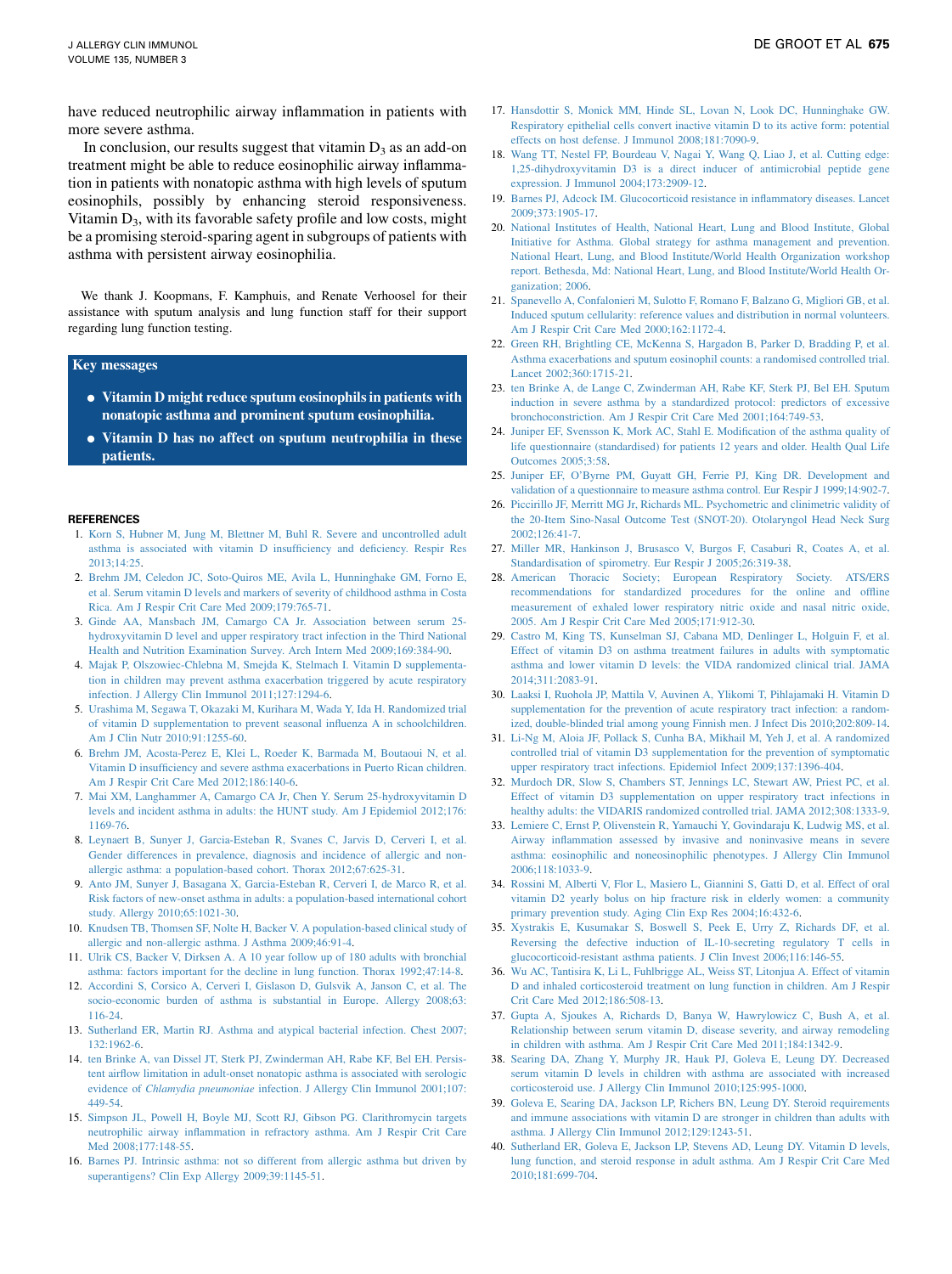# <span id="page-6-0"></span>**TABLE E1.** Baseline characteristics of total group ( $n = 44$ )

| Characteristic                  | Mean $\pm$ SD   | <b>Minimum</b> | <b>First interquartile</b> | Median   | <b>Third interquartile</b> | Maximum  |
|---------------------------------|-----------------|----------------|----------------------------|----------|----------------------------|----------|
| Age $(y)$                       | $56.3 \pm 13.8$ | 18             | 48                         | 60       | 67                         | 73       |
| Age of onset $(y)$              | $43.8 \pm 20.3$ | $\overline{2}$ | 29                         | 48       | 60                         | 71       |
| Asthma duration (y)             | $12.6 \pm 14.8$ |                | $\overline{2}$             | 5        | 22                         | 56       |
| Pack-years                      | $9.9 \pm 15.1$  | $\Omega$       | $\Omega$                   | 3        | 15                         | 80       |
| ICS dose, budesonide equivalent | $507 \pm 378$   | $\Omega$       | 400                        | 400      | 800                        | 1600     |
| $OCS$ dose $(mg/d)$             | $0.6 \pm 2.2$   | $\Omega$       | $\Omega$                   | $\Omega$ | $\Omega$                   | $0 - 10$ |
| BMI $(kg/m^2)$                  | $26.8 \pm 4.4$  | 19.2           | 23.9                       | 26.0     | 29.4                       | 38.1     |
| AQLQ score                      | $5.7 \pm 0.74$  | 3.3            | 5.1                        | 5.9      | 6.3                        | 6.7      |
| ACQ score                       | $1.2 \pm 0.70$  | 0.1            | 0.5                        | 1.1      | 1.7                        | 3.1      |
| SNOT score                      | $26 \pm 14.9$   | 3              | 16                         | 23       | 33                         | 66       |
| Vitamin $D_3$ (nmol/L)          | $59 \pm 21.1$   | 27             | 41                         | 57       | 73                         | 113      |
| Blood leukocytes $(10^9/L)$     | $6.7 \pm 1.9$   | 3.5            | 5.6                        | 6.2      | 7.4                        | 13.7     |
| Blood eosinophils $(10^9/L)$    | $0.2 \pm 0.19$  | $\Omega$       | 0.1                        | 0.2      | 0.3                        | 0.8      |
| Blood neutrophils $(10^9/L)$    | $3.7 \pm 1.5$   | 1.4            | 2.8                        | 3.7      | 4.5                        | 9.6      |
| $IgE$ ( $kU/L$ )                | $160 \pm 352$   |                | 12                         | 43       | 183                        | 2110     |
| $pbFEV_1$ (%pred)               | $98.3 \pm 16.8$ | 45             | 89                         | 100      | 112                        | 110      |
| $pbFEV1/FVC$ (%pred)            | $90.9 \pm 12.1$ | 54             | 84                         | 91       | 101                        | 110      |
| FENO (ppb)                      | $40 \pm 35.7$   | 7              | 16                         | 30       | 48                         | 182      |
| Sputum neutrophils $(\%)$       | $59.0 \pm 24.5$ | 10.0           | 42.1                       | 65.3     | 75.8                       | 98.0     |
| Sputum eosinophils $(\%)$       | $15.7 \pm 22.4$ | $\theta$       | 0.2                        | 3.7      | 26.9                       | 80.8     |

ACQ, Asthma Control Questionnaire; AQLQ, Asthma related Quality of Life Questionnaire; BMI, body mass index; ICS, inhaled corticosteroid; OCS, oral corticosteroid; pb, postbronchodilator; ppb, parts per billion; %pred, percentage of predicted value; SNOT, Sino-Nasal Outcome Test.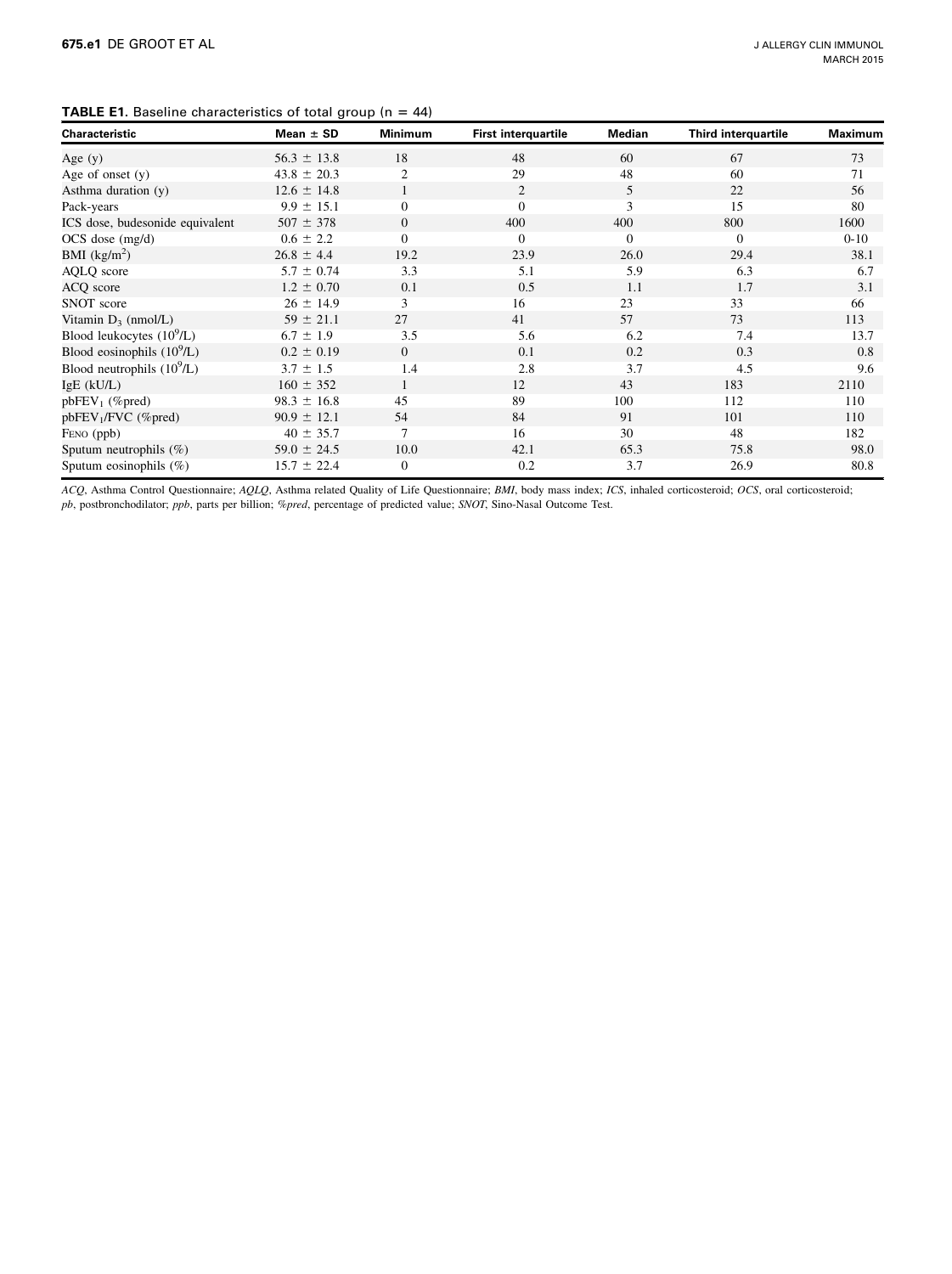| Characteristic                                          | Low sputum<br>eosinophils<br>$(n = 32)$ | High sputum<br>eosinophils<br>$(n = 12)$ | P<br>value |
|---------------------------------------------------------|-----------------------------------------|------------------------------------------|------------|
| Sex: male $(\%)$                                        | 53.1                                    | 75.0                                     | .19        |
| Age $(y)$ *                                             | $53.2 \pm 13.2$                         | $64.7 \pm 12.0$                          | .01        |
| Adult onset (%)                                         | 84.4                                    | 83.3                                     | .93        |
| BMI $(kg/m^2)^*$                                        | $27.1 \pm 4.8$                          | $26.0 \pm 3.4$                           | .47        |
| Asthma duration $(y)$ <sup>+</sup>                      | $4(3-22)$                               | $5(2-19)$                                | .79        |
| Pack-years <sup>+</sup>                                 | $2(0-15)$                               | $3(1-31)$                                | .28        |
| ICS dose, budesonide<br>equivalent†                     | 400 (400-800)                           | 400 (400-400)                            | .71        |
| AQLQ score†                                             | $5.9(5.0-6.3)$                          | $5.9(5.4-6.3)$                           | .41        |
| ACQ score†                                              | $1.0(0.4-1.7)$                          | $1.4(0.7-1.9)$                           | .44        |
| SNOT score†                                             | $27(13-41)$                             | $20(18-23)$                              | .20        |
| Vitamin $D_3$ (nmol/L) <sup>†</sup>                     | 58 (40-75)                              | 57 (44-66)                               | .59        |
| Blood eosinophils $(10^9/L)$ <sup>†</sup>               | $0.2(0.0-0.2)$                          | $0.4(0.3-0.6)$                           | < .001     |
| Blood neutrophils $(10^9L)\dagger$                      | $3.6(2.7-4.6)$                          | $3.8(2.9-4.2)$                           | .97        |
| IgE $(kU/L)$ <sup>+</sup>                               | $17(5-66)$                              | 210 (75-312)                             | < 0.01     |
| $pbFEV_1$ (%pred)*                                      | $100.3 \pm 14.1$                        | $93.1 \pm 22.3$                          | .21        |
| pbFEV <sub>1</sub> /FVC (%pred)*                        | $93.9 \pm 10.6$                         | $83.0 \pm 12.6$                          | .01        |
| FENO $(ppb)$ <sup>†</sup>                               | $22(13-34)$                             | 79 (41-111)                              | < .001     |
| Sputum neutrophils $(\%)\dagger$                        | 71.5 (61.4-77.9)                        | 27.0 (14.9-45.2)                         | < .001     |
| Sputum eosinophils $(\%)\dagger$                        | $0.4(0.2-6.8)$                          | $42.1(34.3-61.6)$                        | < .001     |
| Sputum eosinophils $\geq 3\%$ ,<br>$n$ (%) of patients  | 12(37.5)                                | 12 (100)                                 | < .001     |
| Sputum neutrophils $\geq 53\%$ ,<br>$n$ (%) of patients | 28 (87.5)                               | 1(8.3)                                   | < 0.01     |

|  |  | <b>TABLE E2.</b> Baseline characteristics of patients with high |  |
|--|--|-----------------------------------------------------------------|--|
|  |  | sputum eosinophils and low sputum eosinophils at baseline       |  |

ACQ, Asthma Control Questionnaire; AQLQ, Asthma related Quality of Life

Questionnaire; BMI, body mass index; ICS, inhaled corticosteroid; OCS, oral corticosteroid; pb, postbronchodilator; ppb, parts per billion; %pred, percentage of predicted value; SNOT, Sino-Nasal Outcome Test.

 $*Mean \pm SD.$ 

Median (first and third interquartiles).